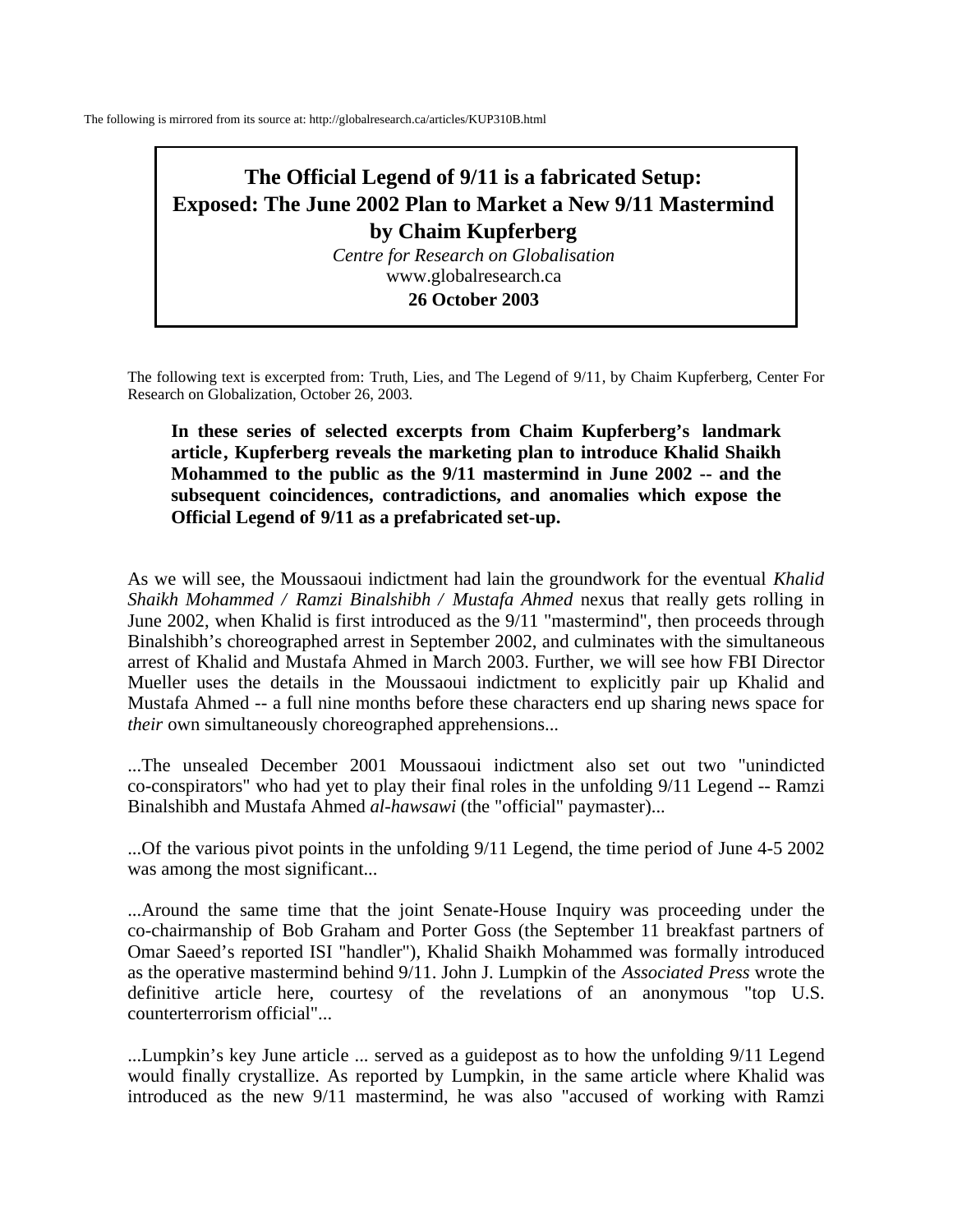Yousef in the first bombing of the World Trade Center [in '93]" in addition to working with Yousef on a 1995 plot (code-named *Bojinka*) to bomb a dozen airliners headed to the United States...

...It was not by accident that the 9/11 paymaster -- now officially dubbed as Mustafa Ahmed *al-Hisawi* -- was mentioned in an article introducing Khalid as the mastermind. As it turned out, about the same time that Lumpkin's article was making the rounds, Robert Mueller was making a statement before the Senate-House Committee, narrating the full details of the money trail story (as set out in the Moussaoui indictment), but this time adding the role of Khalid Shaikh Mohammed, who, according to Mueller's statement, shared a credit card with Mustafa Ahmed "Alhawsawi."

Thus, Mueller inserted Khalid into the *Money Trail Story* by way of a direct connection with the "Mustafa Ahmad" alias. And now, thanks to Lumpkin, "Mustafa Ahmad" was not to be thought of as simply a convenient pseudonym, but rather as a *real* person, bin Laden's bona fide "financial chief"...

...Once Lumpkin's June 2002 article on Khalid was out, further incriminating details were coming out fast and furious. According to *CBS News*, U.S. officials now had "evidence" that Khalid had met with "some of the 9/11 hijackers at their Hamburg, Germany apartment in 1999." Presumably, Ramzi Binalshibh -- Mohammed Atta's Hamburg roommate who was also thought to be a potential "twentieth hijacker" -- was among them. Lumpkin's key June article also mentioned Binalshibh as part of Atta's Hamburg "cell." And as Binalshibh was paired with Mustafa Ahmed as an "unindicted co-conspirator" in the Moussaoui indictment, we have perhaps an indication that Khalid, Binalshibh, and Mustafa Ahmed were part of a concerted strategy touched off in early June 2002 to bring this phase of the 9/11 Legend to a close. Conveniently timed for release on the very next day -- June 6, 2002 -- further news followed that, according to National Security Agency intercepts, Khalid was heard talking on the telephone with hijacker Mohammed Atta. Moreover, for the very first time, authorities were now reporting that Khalid was actually the *uncle* of Ramzi Yousef. In other words, when the nephew failed to bring down the Towers in '93, the uncle took up the slack in '01.

Perhaps it was this sort of conceptually artistic symmetry that made Khalid so attractive as the designated mastermind. Through Khalid, one had a direct connection to the first World Trade Center attack, providing a smoking gun continuity leading directly to al-Qaida. Prior to Khalid's June 2002 public promotion, he was lurking on the official terror lists merely as an indicted conspirator in the 1995 *Bojinka* plot masterminded by Ramzi Yousef. Thus, while Khalid had not previously been *directly* connected to the 9/11 plot, he *did* make the "most wanted" cut based on his alleged 1995 collaboration with Yousef. With that in mind, one can almost picture sitting in with the members of the National Security Council on a balmy Spring morning in late May 2002, leafing through their photo albums as they argued over the most appropriate candidate to close off the official 9/11 Legend. As it turned out, they chose the guy with the unibrow and the hair shirt.

What was the official reason for revealing the role of Khalid at this point in time? According to *CBS News* , it was senior al-Qaida figure Abu Zubaydah (captured a few months previously) who had "fingered [Khalid] as the mastermind behind the Sept. 11 attacks." Abu Zubaydah, the first "big fish" captured in the War On Terror, had previously -- and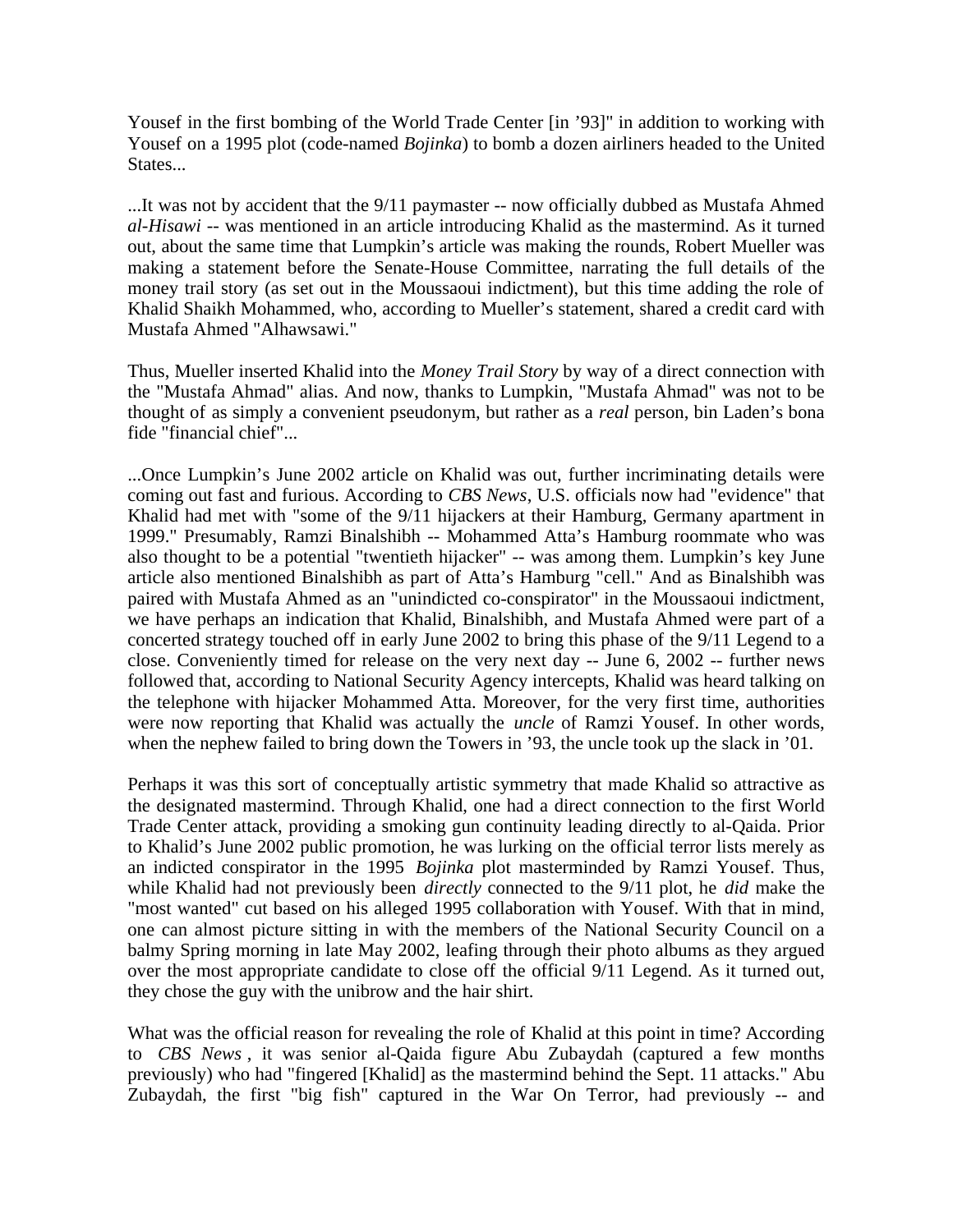conveniently -- been fingered as a major al-Qaida player by Ahmed Ressam...

... As we will see, once Ramzi Binalshibh's number comes up for apprehension (in September 2002), followed by the capture of Khalid and Mustafa Ahmed in March 2003, another version will be offered for the timing of Khalid's introduction as 9/11 mastermind. But first, we should take note of James Risen's June 5, 2002 article for the *New York Times*, in which Risen reported that the authorities "had begun to suspect soon after the [Sept. 11] attacks that [Khalid] had some role in the hijackings. But in the next months, a detailed financial investigation of the money trail from the plot led officials to believe that he had a more prominent role than previously suspected." In other words, as Risen had framed it, Khalid had first garnered notice for 9/11 by way of his connection to the *money trail*. Was this a retrospective addition into the record? -- for Khalid most certainly did *not* make it into the *Money Trail Story* as of December 2001, when pretty much all the details of the money trail were crystallized within the Moussaoui indictment. On the other hand, there is a possibility that Khalid was *intended* from the very beginning to be featured as the 9/11 mastermind, yet perhaps he could not be safely inserted back into the Legend by way of the money trail *until* that nasty confusion over the "Mustafa Ahmad" alias was resolved...

...By June of 2002, the contents of the Moussaoui indictment could indeed be viewed as the clear signpost pointing the way to the manner in which the final loose ends of the Official 9/11 Legend would be tied up for posterity. With Ramzi Binalshibh and Mustafa Ahmed al-Hisawi already tied together as unindicted co-conspirators in the Moussaoui case, FBI Director Robert Mueller would, by this time, explicitly weave in Khalid Sheikh Mohammed, pairing him up with Mustafa Ahmed and thereby inserting this newly-christened 9/11 mastermind into the *Money Trail Story.* The *Associated Press'* John Lumpkin would reference all three in his key June 2002 article. It is as if the powers-that-be were putting this trio of nefarious characters on notice -- from here on, their fates were to be indelibly entwined.

If habitual coincidence is the mother of all conspiracy theories, then one must surely raise a discerning eyebrow at the revelation that, around this time -- after more than a decade of staying hidden in the shadows -- Khalid Shaikh Mohammed suddenly was stricken with an urge to conduct his very first interview, with none other than Ramzi Binalshibh at his side. The journalist chosen for this honor was the London bureau chief of *Al-Jazeera,* Yosri Fouda...

...On September 9, 2002, the die was cast. *Al-Jazeera* was broadcasting Part I of Fouda's historic interview with Khalid Shaikh Mohammed and Ramzi Binalshibh. For the first time, millions would hear -- from the planners themselves -- exactly how the September 11 plot was put in motion. It was *al-Jazeera's* version of *VH1's Behind The Music,* featuring guest commentaries from Vincent Cannistraro and Lyndon LaRouche. Unfortunately, viewers would only get the audio feed of Khalid and Binalshibh, as Binalshibh and Khalid purportedly had confiscated from Fouda his videotape of the proceedings before he had taken leave of them back in June.

In more ways than one, September 9 was an ideal launch date for the interview broadcast. By then, the mainstream media had the whole summer to feed the public -- and themselves - with various leaks, revelations, and "official" comments concerning Khalid and Binalshibh's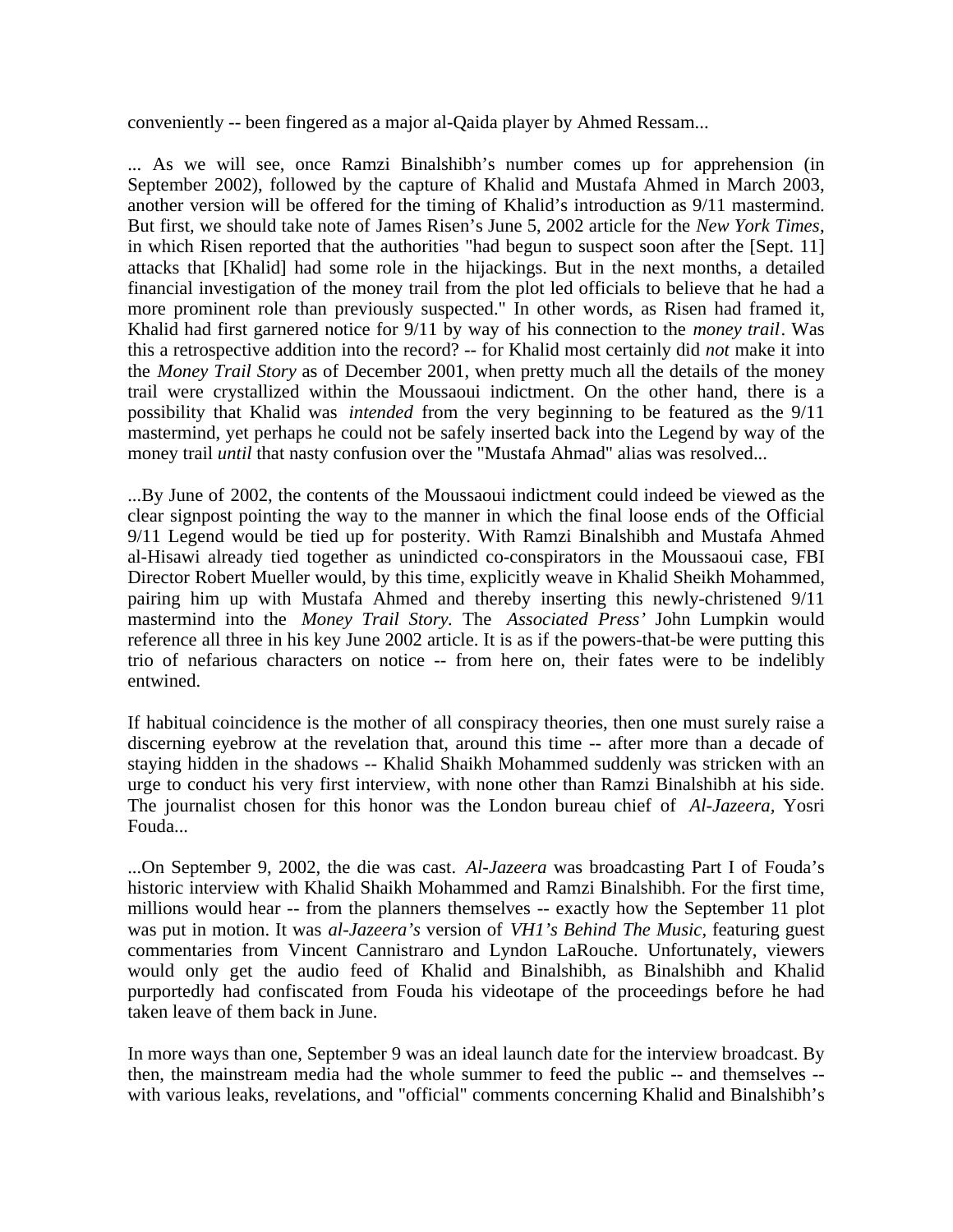newfound place in the 9/11 pantheon. Set-up and payoff. Moreover, the interview was now being broadcast in the immediate lead-up to the first anniversary of the 9/11 attacks, thereby further raising the profile of this historic broadcast...

...It was practically a seamless propaganda extravaganza, except for one small detail -- Fouda had gone on record as dating the interview to June of 2002, thereby raising the prospect of two plausible scenarios. *Scenario One: Khalid and Binalshibh's respective roles in the plot were first discovered solely due to Fouda's contact with them;* or *Scenario Two: The decision to send Fouda on his interview errand was made at the same time that a decision was made to market Khalid as the new 9/11 mastermind.* Of the two scenarios, the first one was far more palatable -- from a propaganda perspective -- as at least it could be kept within the borders of plausible deniability, and only Fouda would get burned by it. The second scenario, however, would raise the prospect of one of those uncomfortable coincidences that could conceivably expose the 9/11 Legend as a pre-fabricated set-up.

Only two days after the initial broadcast of Fouda's interview with Khalid and Binalshibh - on the first anniversary commemorating the 9/11 attacks -- Pakistani forces, accompanied by FBI agents, raided an apartment complex in Karachi. After a "four hour" gun battle involving "hundreds" of Pakistani soldiers and policemen, the authorities captured, among a few others, Ramzi Binalshibh himself. Their original target, however, had been Khalid Shaikh Mohammed, whom they had been tracking for months throughout Karachi. While Khalid had just barely slipped away only a few hours before Pakistani forces had arrived at his door, the authorities were reportedly "surprised" to discover that they had netted Binalshibh in the process. At least that is now the official version of the day's events...

...With the well-timed arrest of Ramzi Binalshibh in September 2002, journalist Yosri Fouda was in a bind. Only days before, he had gone on record -- repeatedly -- as dating his interview with Khalid and Binalshibh to June 2002. Up to the time of Binalshibh's arrest, the official legend had it that Khalid's pivotal role as 9/11 mastermind was revealed to U.S. authorities through their interrogation of Abu Zubaydah, who was captured in March 2002. Now, in the aftermath of Binalshibh's capture, word was circulating that perhaps authorities had learned of Khalid's true role by way of Fouda. That contention, of course, would remain most plausible if Fouda's interview could definitively be *back-dated* to a time before early June 2002 -- that is, to a time *before* Khalid was first publicly announced as 9/11 mastermind. The alternative scenario quite simply pointed to a conclusion that would have to be denied at all costs -- that the decision to out Khalid publicly as the 9/11 mastermind was coordinated with the decision to send Fouda on his interview errand with Khalid. Had Fouda erred, then, by initially claiming that his historic interview had taken place in June 2002? Had he possibly exposed a seam pointing the way to a coordinated set-up?

Soon after the Binalshibh arrest, Fouda took the opportunity to revise the date of his interview for the record, revealing to Abdallah Schleifer of the *Kamal Adham Center For Journalism*:

**Fouda:** "Actually, this question of dates is very important for another reason. All of these Islamist websites that were denouncing me alluded to my interview as taking place in June. That's what I mentioned both in my article in *The Sunday Times Magazine* and in my documentary -- that I met them in June."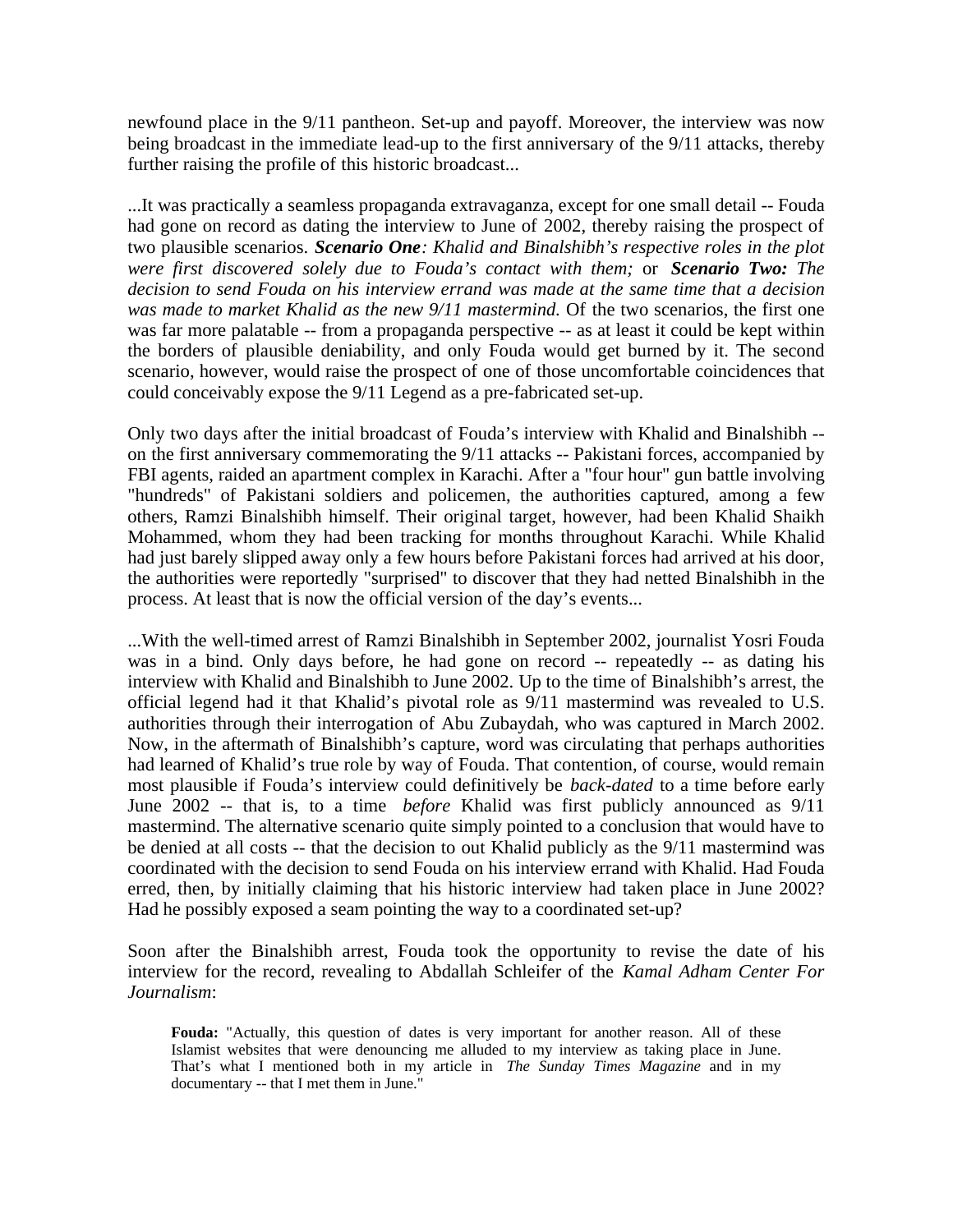**Schleifer:** "So?"

**Fouda:** "I lied."

**Schleifer:** "Really?"

**Fouda:** "Yeah."

**Schleifer:** "But you're going to come clean with [us], right?"

**Fouda** (laughter)**:** "Yes, of course. I lied because I needed to lie. I'll tell you why. Because I thought, maybe even expected, that if something when wrong and I needed to get in touch with them through a website or a statement or a fax ... they would be the only ones who would know that I had met them one month earlier than I let on, and so I'd know I was talking to the right people.

So after the first wave of denunciations a pro-Qa'ida website "jehad.net" put up a statement online in the name of Al-Qa'ida clearing me of any blame or connection with Ramzi's arrest and I knew this was an authentic communique because it alluded to the interview taking place in May."

Apparently, Fouda had lied again, for on March 4, 2003 (i.e. a few days after Khalid's eventual arrest), Fouda offered up this newest version of his 48-hour encounter to *The Guardian*:

"It was late afternoon, Sunday 21 April 2002, when I packed my bags before joining Khalid Sheikh Mohammed and Ramzi bin al-shibh for a last prayer before saying goodbye."

That, as they say in legal parlance, is a very *definite recollection* . In short, Fouda had impeached his own testimony through these two explicitly detailed, contradictory dates. Fouda, through this compounded lie, was now calling into question the very credibility of his entire interview with Khalid and Binalshibh...

...Recall that, back in June 2002, the "official" legend at the time had it that it was Abu Zubaydah, back in March 2002, who had spilled the goods on Khalid. Yet with Khalid's March 2003 apprehension, this one aspect of the legend was duly revised. As revealed by Keith Olbermann in a March 3, 2003 *MSNBC.com* item: "Ironically, it would be [Fouda's] interview that would point out, to U.S. intelligence, that [Khalid Shaikh] Mohammed and Binalshibh were the brains behind the 9/11 attacks"...

...Within weeks of Binalshibh's Sept. 11, 2002 arrest, the disinformation apparatus was revisiting the Daniel Pearl thread of the 9/11 Legend, this time with a bombshell *UPI* exclusive from Richard Sale and Anwar Iqbal, dated September 30, 2002:

..."Bob Baer, a former case officer in the agency's Directorate of Operations, said he provided Pearl with unpublished information about Khalid Shaikh Mohammed...

...'I was working with Pearl,' said Baer, who had written a book about his time as a CIA official and has acted as a consultant and source for numerous media outlets. 'We had a joint project. Mohammed was the story he was working on, not Richard Reid'"...

...In Baer's book, *See No Evil*, Khalid is mentioned briefly as an expert in hijacking planes, but precious little detail is offered. One must be extremely cautious in assimilating any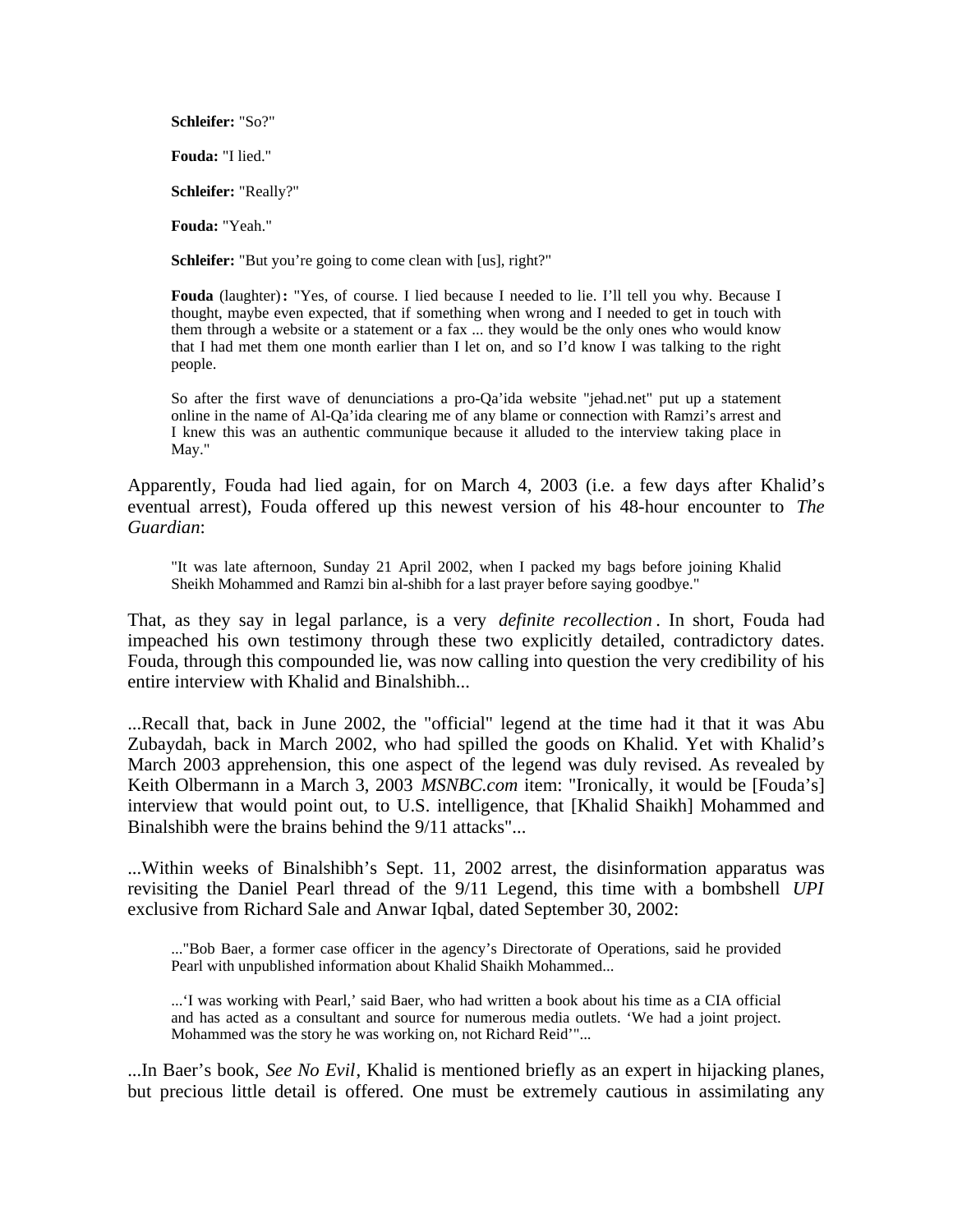"official" details about Khalid offered after June 2002, as one cannot be sure as to which biographical details were fabricated solely to buttress Khalid's early June 2002 legend as the 9/11 mastermind. Interestingly, while Baer's brief reference to Khalid in his book is one of the very few public characterizations of him offered between September 2001 and June 2002, one must wonder why Baer chose to wait a good eight months after the Pearl kidnapping before revealing this new chapter about Khalid. Even more so, one must wonder why, back in June 2002, when Khalid was making the headlines as the newly marketed 9/11 mastermind -- and at a time when the red-hot Baer was doing the post-9/11 media circuit - he apparently did not find it newsworthy to reveal the Khalid angle to the Pearl story. Or perhaps he had forgotten it altogether, and it had taken as long as three weeks after the Binalshibh arrest to jog his memory.

But with his memory now firmly jogged, apparently he would set out to discover what happened to his "joint project" partner, Daniel Pearl. Perhaps to his horror, he discovered that Pearl might have been disposed of by their joint research subject. "I have heard from (intelligence) people who follow this closely that it was people close to [Khalid Shaikh] Mohammed that killed him [Pearl], if it wasn't Mohammed himself," Baer revealed to UPI...

...On September 26, 2002 , only days before Baer's bombshell admission, John Lumpkin of the Associated Press presented his update on the 9/11 paymaster role. Recall that it was Lumpkin who had written, back in early June 2002, the definitive article introducing Khalid as the 9/11 mastermind, including references to the now-official paymaster Mustafa Ahmed al-Hisawi (a.k.a. Shaikh Saiid al-Sharif) and Ramzi Binalshibh. Now, Lumpkin was reporting the contents of Robert Mueller's formerly secret testimony before the Joint Senate-House Committee, made back in early June 2002, around the time of Lumpkin's key article on Khalid...

...And, as if to lay the groundwork for Khalid and al-Hisawi's eventual simultaneous capture, Lumpkin wrote, "Both al-Hisawi and Mohammed are at large and are among the most wanted al-Qaida figures remaining." He might also have mentioned Osama bin Laden and his deputy Ayman al-Zawahiri, but then that wasn't the point of the article. As I have argued, the time was fast approaching for al-Hisawi, Binalshibh, and Khalid (in conjunction with the Moussaoui indictment) to wrap up this segment of the 9/11 Legend and to take their indelible places in the official history books...

...Approaching the end of 2002, with Binalshibh secretly stashed away in U.S. custody -- and with most people focused on the emerging War In Iraq -- the time was now ripe to bring this part of the *Official 9/11 Legend* to its neat and tidy conclusion. For the record, the aforementioned John J. Lumpkin of the *Associated Press* (who had written the definitive June 2002 article introducing Khalid as the new 9/11 mastermind) took the opportunity -- on December 27, 2002 -- to clarify the true identity of the official 9/11 paymaster, this time providing the very first explicit acknowledgment of those troublesome contradictions previously conveyed through the pages of the *Associated Press...*

...Not that many people noticed -- or cared. Still, all that prior nasty confusion concerning the 9/11 paymaster alias had to be qualified and clarified in time for [Mustafa Ahmed] al-Hisawi's approaching "official" arrest...